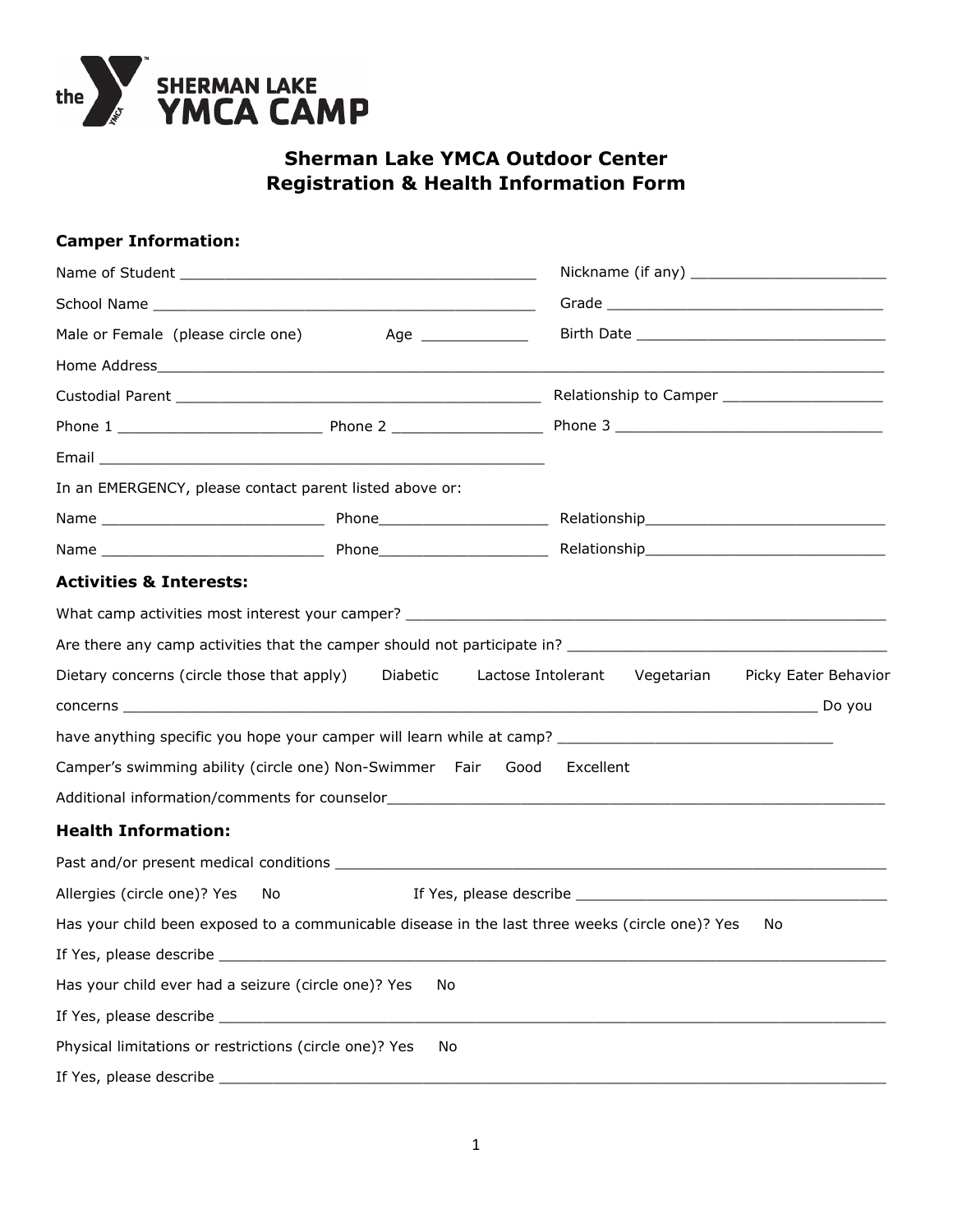

|                                                             | Special dietary needs or restrictions (circle one?) Yes No If Yes, please list _______________________________   |
|-------------------------------------------------------------|------------------------------------------------------------------------------------------------------------------|
|                                                             |                                                                                                                  |
|                                                             |                                                                                                                  |
| Are your child's immunizations up to date (circle one)? Yes | No.                                                                                                              |
|                                                             |                                                                                                                  |
|                                                             |                                                                                                                  |
|                                                             |                                                                                                                  |
|                                                             |                                                                                                                  |
| given to your camper (circle one)? Yes No                   | In the case of unexpected aches and pains, may over the counter medications (Tylenol, Motrin, Benadryl, etc.) be |
| Do you have medical insurance (circle one)? Yes             | No.                                                                                                              |
|                                                             |                                                                                                                  |
|                                                             |                                                                                                                  |
| <b>Medications:</b>                                         | Dlages cand all processition modication that your child will pood at camp, including any require used over the   |

Please send all prescription medication that your child will need at camp, including any regularly used over the counter medications. Sed only the amount of medication needed while at camp. Prescription medication bottles must state the current dosage and schedule.

Permission to dispense medication (please list all prescription and non-prescription)

| Medication $#1:$  | Dose | Days to be given |  |
|-------------------|------|------------------|--|
| Time to be given: |      |                  |  |
| Medication #2:    | Dose | Days to be given |  |
| Time to be given: |      |                  |  |

### **Parent Signature Required**

This health history is correct to the best of my knowledge, and the person herein described has permission to engage in all camp activities except as noted. Authorization for Treatment: I hereby give permission to the medical personnel selected by the camp staff to order X-rays, routine test, treatment, and necessary transportation for my child or me. In the event I cannot be reached in an emergency, I hereby give permission to the physician selected by the camp staff to secure and administer treatment, including hospitalization, for my child or me as named above. These completed forms may be photocopied for trips out of camp. In consideration for being allowed to participate in the YMCA's programs, I agree to assume the risk of such activities and programs, and I further agree to hold harmless the Sherman Lake YMCA Camp and its staff members conducting the activities from any and all claims, suits, losses, or related causes of action for damages, including, but not limited to, such claims that my result from injury or death, accident or otherwise, during or arising in any way from the activities. I grant permission for my child or me to participate in all planned camp activities including out-of-camp trips by van or bus, hiking or horseback riding, understanding that competent leadership is provided. The YMCA is not responsible for lost, stolen, or damaged personal articles. I also authorize the Sherman Lake YMCA to have and use photographs, slides, or video tapes of me, my child, or my family as may be needed for its public relations programs. I acknowledge that this General Release of Liability of the Sherman Lake YMCA is binding on me personally and on my heirs, personal representatives, successors, and assigns.

## **Parent/Staff Signature \_\_\_\_\_\_\_\_\_\_\_\_\_\_\_\_\_\_\_\_\_\_\_\_\_\_\_\_\_\_\_\_\_ \_\_\_\_\_\_\_\_\_\_\_\_\_\_\_\_\_\_\_\_\_\_\_\_\_\_ Date**

• Anyone under the age of 18 must have a parent signature. If over the age of 18, this form enables you to be treated in case of an emergency.

• All school personnel that plan to be in attendance at Sherman Lake YMCA must complete and sign this form.